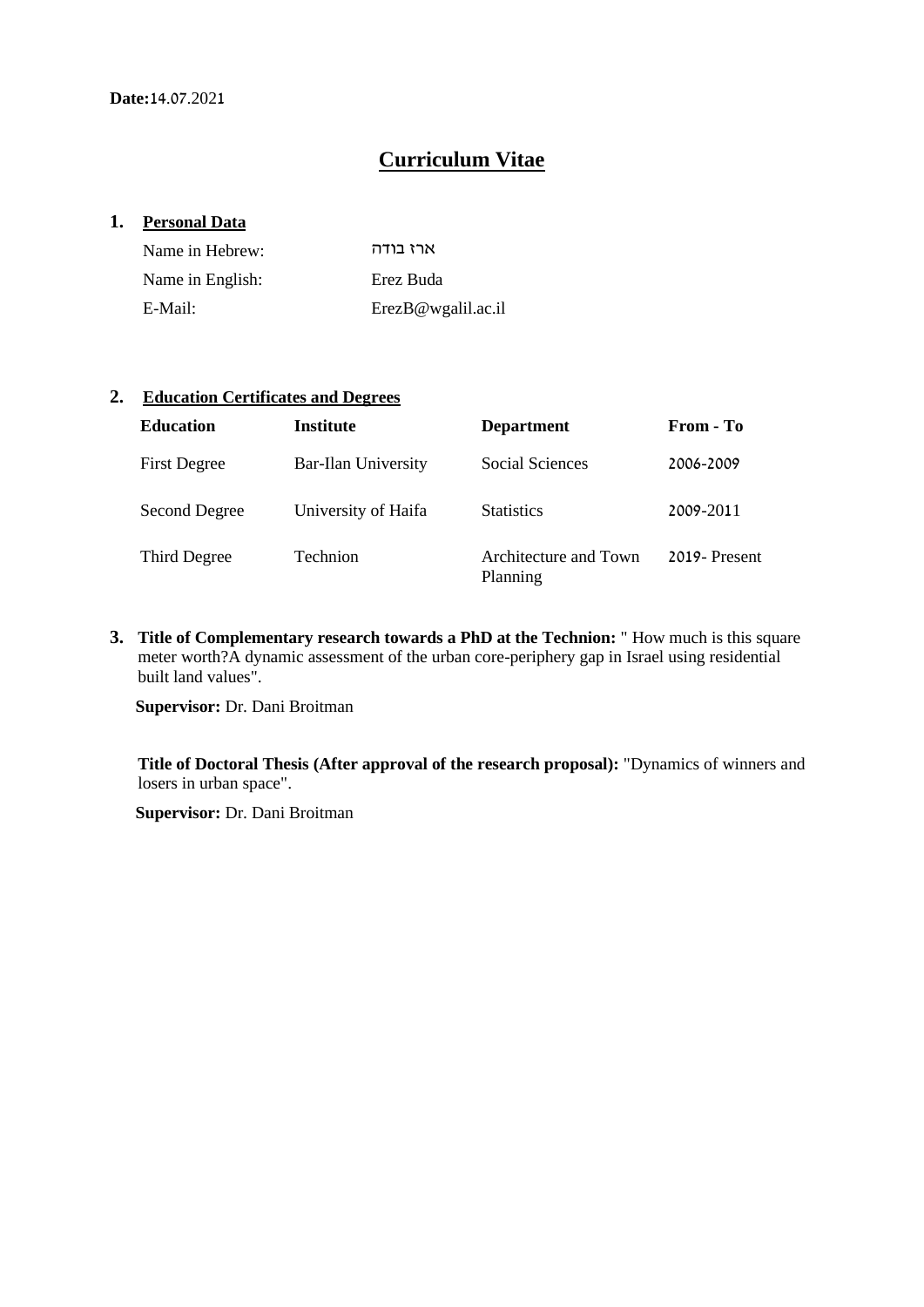#### **4. Academic Ranks**

| Rank                     | % Position | From - To        | Institute                                                          |
|--------------------------|------------|------------------|--------------------------------------------------------------------|
| Lecturer                 | 100\%      | $2010$ - Present | Western Galilee College, Department of<br>Management and Economics |
| <b>Teacher Part-Time</b> | 20%        | $2020$ - Present | Ruppin Academic Center, Department<br>of Economics and Management  |

#### **5. Grants and Awards**

| Year | Name of Grant/Award                                                |
|------|--------------------------------------------------------------------|
| 2020 | Daniel Citation - For Academic Excellence and Outstanding Research |
|      | Achievement-Technion Israel Institute of Thchnology.               |

#### **6. Active Participation in Conferences**

- Buda, E. (2018). How much is this square meter worth? A dynamic assessment of the urban core-periphery gap in Israel using residential built land values. Presented at the annual meeting of the Regional Science Association – the Israeli branch, Tel Aviv University, Israel.
- Buda, E. (2021). Land value dynamics and the spatial evolution of cities using big data analytics. Presented at the annual meeting of the Regional Science Association – the Israeli branch, Sapir Academic College, Israel

### **7. Scientific Areas of Specialization**

Urban Economy ,Statistics, Statistical analysis using computer software (Spss and Excel)

#### **8. Miscellaneous**

In my courses I combine practical exercises with theoretical models.

I review articles and researches on the agenda and linking them to the course topics.

I emphasize students' involvement in the discourse.

My way of teaching is very intuitive, simplifying complex issues while maintaining an appropriate academic level.